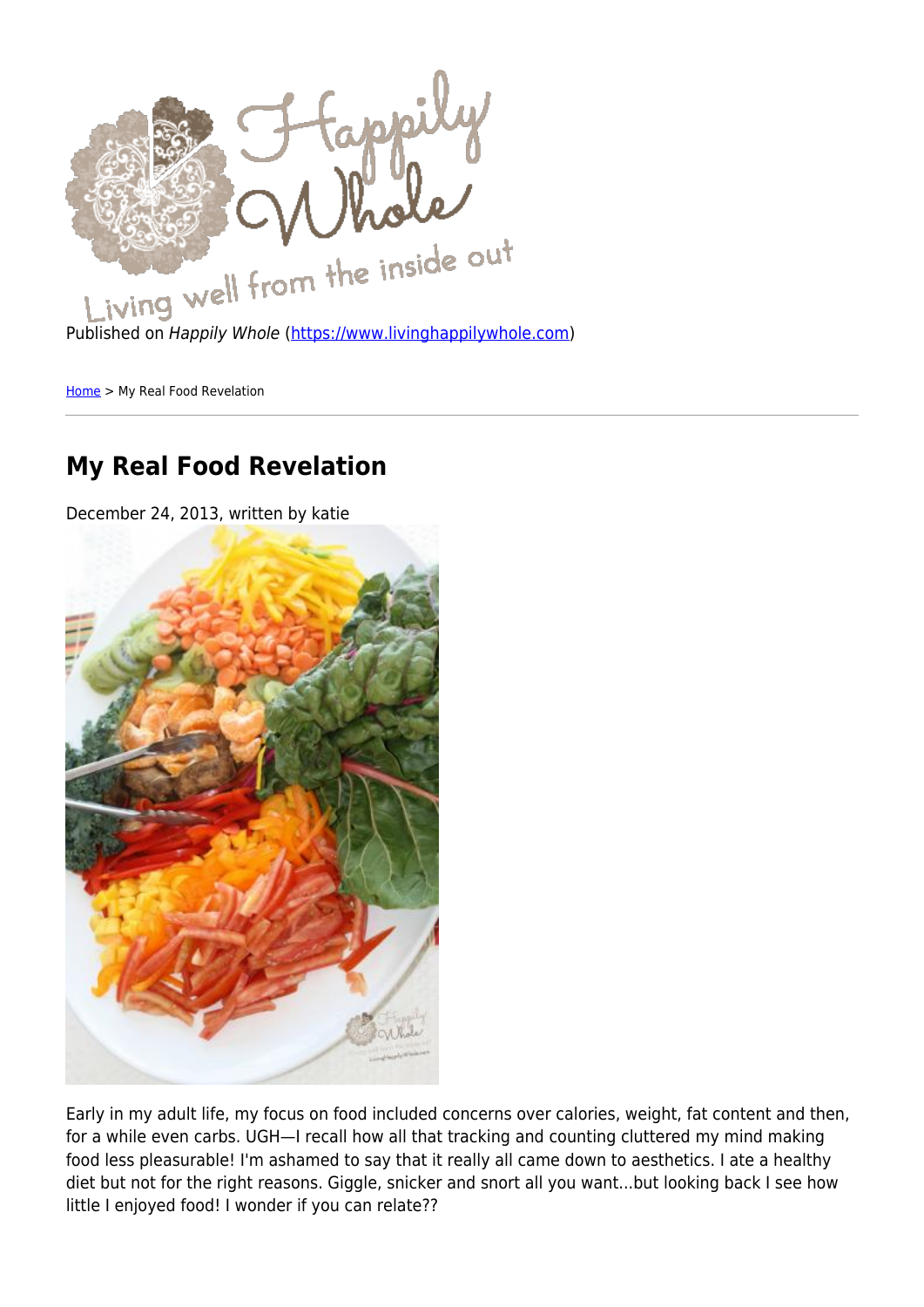Then, little by little I learned to love food without the self-imposed rules and restrictions. I let go of the idea that it alone governed the way I look. Maybe I also let go a little of caring so much about selfexpectations based on social evaluation....

Anyways, by settling into a comfortable stride of eating more intuitively, my obsession over daily food choices and how it relates to appearance relaxed. Now not only am I happier with how I eat but I also embrace the healthy body I have. Dare I say that food is my friend!

How did it happen? Here's the abridged version:

While I already ate a decent, healthier-than-average diet, I learned to really embrace a passion for 'real' food. Instead of searching for marketing promises on packages of so-called health foods, I started making my own with real, wholesome ingredients. My love of eating and enjoyment in recreating more nourishing recipes fueled my new relationship with food. The more I experimented and the broader I expanded my educational horizons, the greater my appreciation for REAL foods grew. I slowly evolved to eating less meat as colorful produce packed my plates making them prettier and more health-pleasing.

Now, Ladies, I'll be honest. When habits are new, we slide around a little, don't we? Well, I slipped and slided into old habits from time to time-- like when I decided mid-real-food-revelation that my bodypost-baby needed a cleanse. UGH. Maybe cleanses work for some of you but for me, it wasn't pretty. In fact, it was a horrendous experience and sent me mentally backwards into old beliefs, counting calories and eventual over consumption. I still hadn't quite recovered when....

I faced my most unsettling and insulting setback in the midst of exploring the wonderful world of real foods. Many of you know already. My husband was diagnosed with cancer. Since it's well-known that certain foods fight cancer, how did my handsome and healthy husband have pancreatic cancer!? We were already in that battle to win well before his diagnosis!

But I didn't throw in the towel on the nourishment nature offers. Instead, my food preparation took on a fierce desperation to save Kevin's life. I feared the worse and it came out in our family's food. We adopted an almost fully plant based eating style while I stepped my efforts up a notch by removing as many chemicals, pesticides, additives and dyes I could. I juiced every morning, made clean smoothies with 'hidden' ingredients, purchased all organic and attempted to control our family's outcome. (Note: 'control' keeps cropping up...)

Well, my battle between cancer and food failed. Kevin went to heaven—but only after having tried every cancer-fighting-food-strategy I could concoct! I definetely went down swinging. Swinging but finally surrendering to God's greater plan. We didn't lose....it was a change in course, a deafening and dramatic one to say the least. One I'd never wish upon anyone. Looking back, I did learn a lot and developed even more on my road to eating well more naturally than ever....more happily than ever.

So, here I am now. I never went back to the calorie counting or restrictive routines of my past. I learned from my experiences and settled in a satisfying place where I fully intend to remain: loving real food and proud of it! Maybe it goes unsaid, but after all that, I realized that **LIFE IS TOO SHORT FOR FOOD TO BE THE ENEMY**.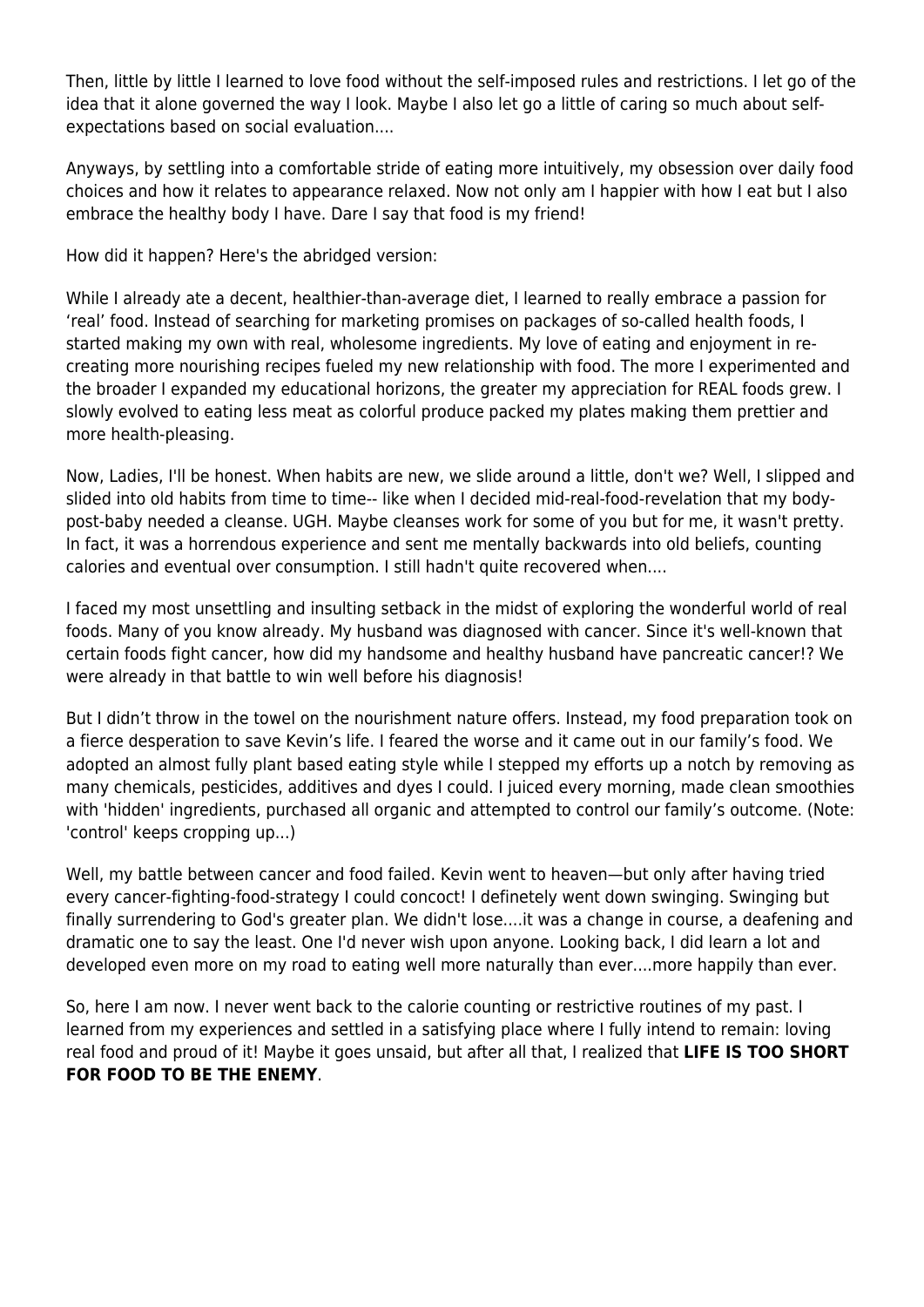

I'm at peace with what's on our plates as I fill them real foods and awesome flavors. I've returned to my love affair with recipes and intend on indulging from time to time (I write this after an evening enjoying my favorite ice cream with a friend!). It's been a journey, between food and I. From fear of my own body's weight and calorie counting to a panic-stricken struggle with food through cancer. I now can say that I simply love real food from its flavors to its nourishing effect on my family. It's a relief, really!

I steer clear of fake, industrialized ingredients. I consider those non-nutritive substances found far too often in our food system inedible (did that sound snobby?...I don't mean it to, I just think food is best when it's *close to the earth* and how God intended it to be). I designate the 'dirty dozen' to my ALWAYS buy ORGANIC list and buy other organic options whenever I can in order to keep chemicals, GMOs and pesticides out of our insides. I choose this for my family to protect my girls and I from known carcinogens in our country's commonly processed foods. I don't buy foods with dyes and I use natural alternatives to white, processed flours and sugar. But, it's not only for cancer and other disease prevention. I truly find inspiration and a sense of tasty satisfaction from feeding our bodies well!

Stick with me on this site and you will learn lots about my REAL food style of eating. Very simply, it's back to the basics. **Plant based. Non-processed. Palate pleasing.**

Plant-based doesn't mean I shun all animal products. In fact, I believe many styles of eating offer good nutrition. For my family I simply choose mostly unprocessed, real foods and adhere to a vegetarian diet 90% of the time. I dabble in vegan recipes because I enjoy the variety of flavor, adventurous substitutes and ingredients they surprise me with. Oh, and to clarify, 90% is an arbitrary estimation. If you stick to your own healthy eating plan 90%, you'll be doing well too!

We eat clean, real and purposeful in my home. My girls enjoy goodies baked with whole, natural ingredients. It didn't happen overnight. But we have comfortably arrived here without any sense of deprivation. In fact, you might be surprised at the wonderful ways to indulge with real foods! Food truly enhances my life. It nourishes both my body and my soul. It's a daily source of pleasure and I am good with that. I've left the 'diet', rule obsessed world behind. Won't you join me in your own refreshing, real food revelation?

Revolutionizing the American Food Philosophy....one reader at a time :-)